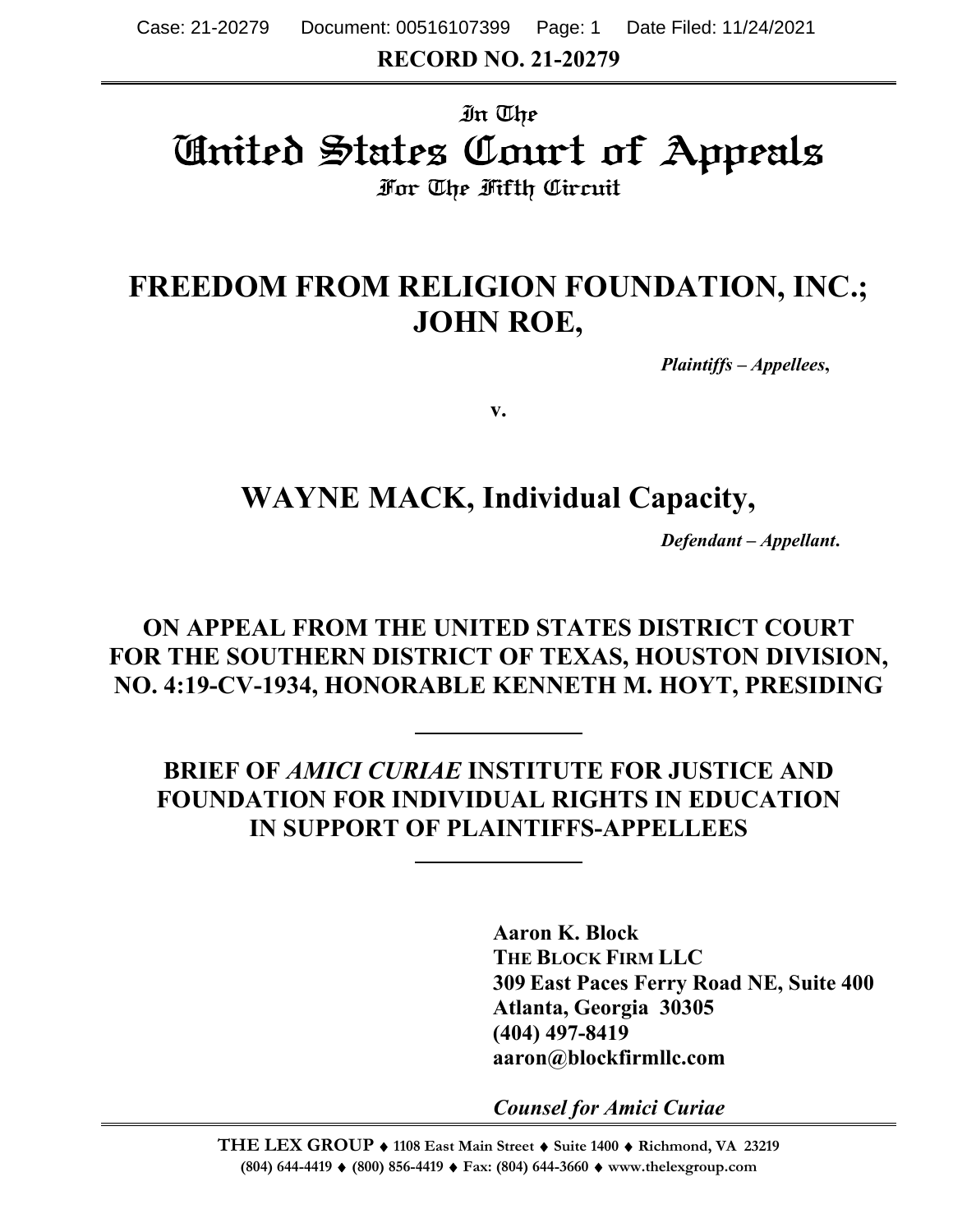#### **SUPPLEMENTAL STATEMENT OF INTERESTED PARTIES**

Pursuant to Fifth Circuit Rule 29.2, the undersigned counsel certifies that the following listed persons and entities, in addition to those already listed in the parties' briefs, have an interest in the outcome of this case.

> *Amici Curiae* Institute for Justice

Foundation for Individual Rights in Education

Counsel for *Amici Curiae* Aaron K. Block

The Block Firm LLC

Undersigned counsel further certifies, pursuant to Federal Rule of Appellate Procedure 26.1(a), that *amici* Institute for Justice and Foundation for Individual Rights in Education are not publicly held corporations, do not have any parent corporations, and that no publicly held corporation owns 10 percent or more of their stock.

Dated: November 24, 2021

/s/ Aaron K. Block *Counsel for Amici Curiae*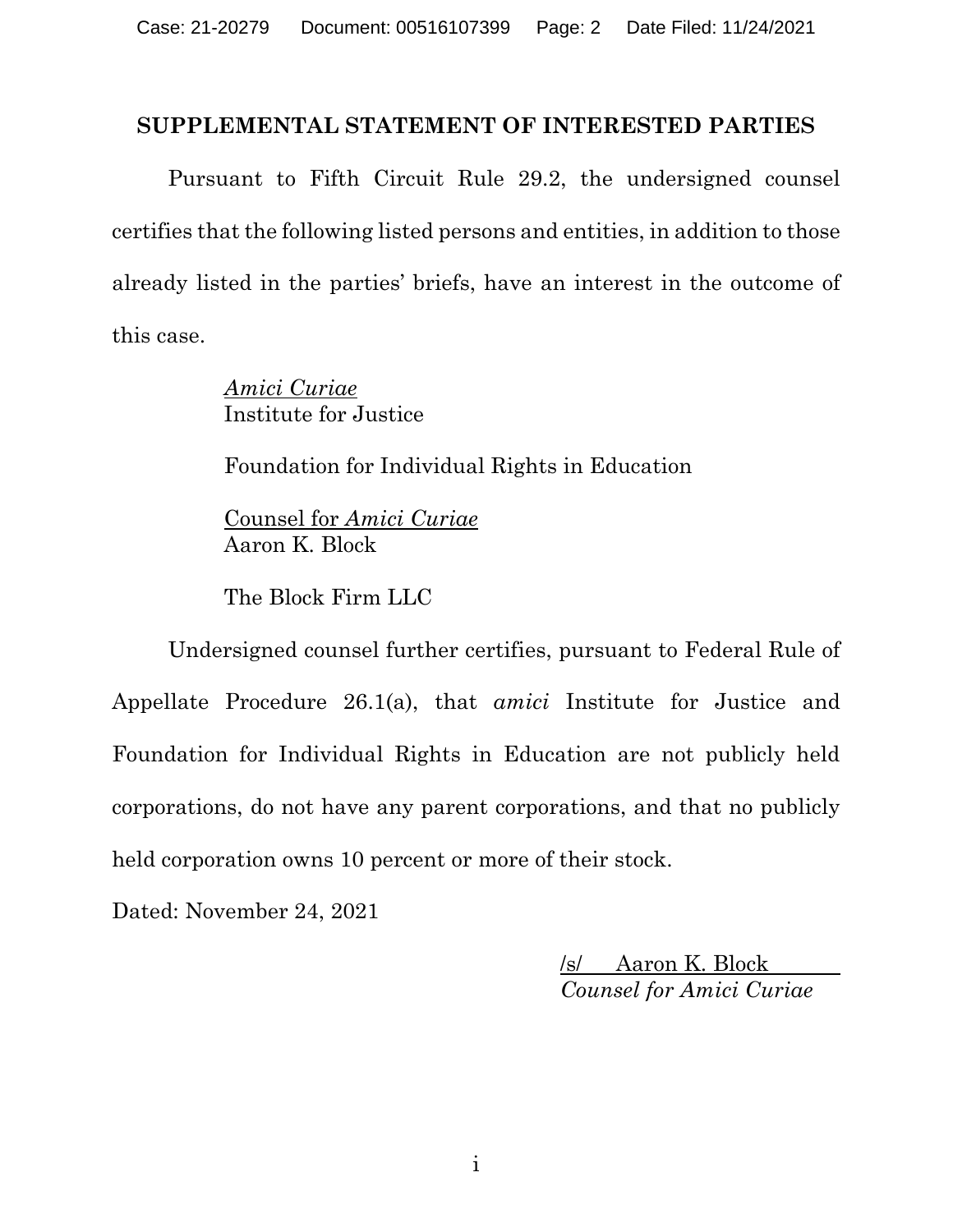## **TABLE OF CONTENTS**

|                | SUPPLEMENTAL STATEMENT OF                                                                                                                                              |
|----------------|------------------------------------------------------------------------------------------------------------------------------------------------------------------------|
|                |                                                                                                                                                                        |
|                |                                                                                                                                                                        |
|                |                                                                                                                                                                        |
|                |                                                                                                                                                                        |
| $\mathbf{I}$ . | The Court should address the stay opinion's alternate<br>holding because it was issued without the benefit of<br>briefing and would otherwise become binding on future |
| II.            |                                                                                                                                                                        |
| III.           | The stay panel's alternate holding will be problematic                                                                                                                 |
|                |                                                                                                                                                                        |
|                |                                                                                                                                                                        |
|                |                                                                                                                                                                        |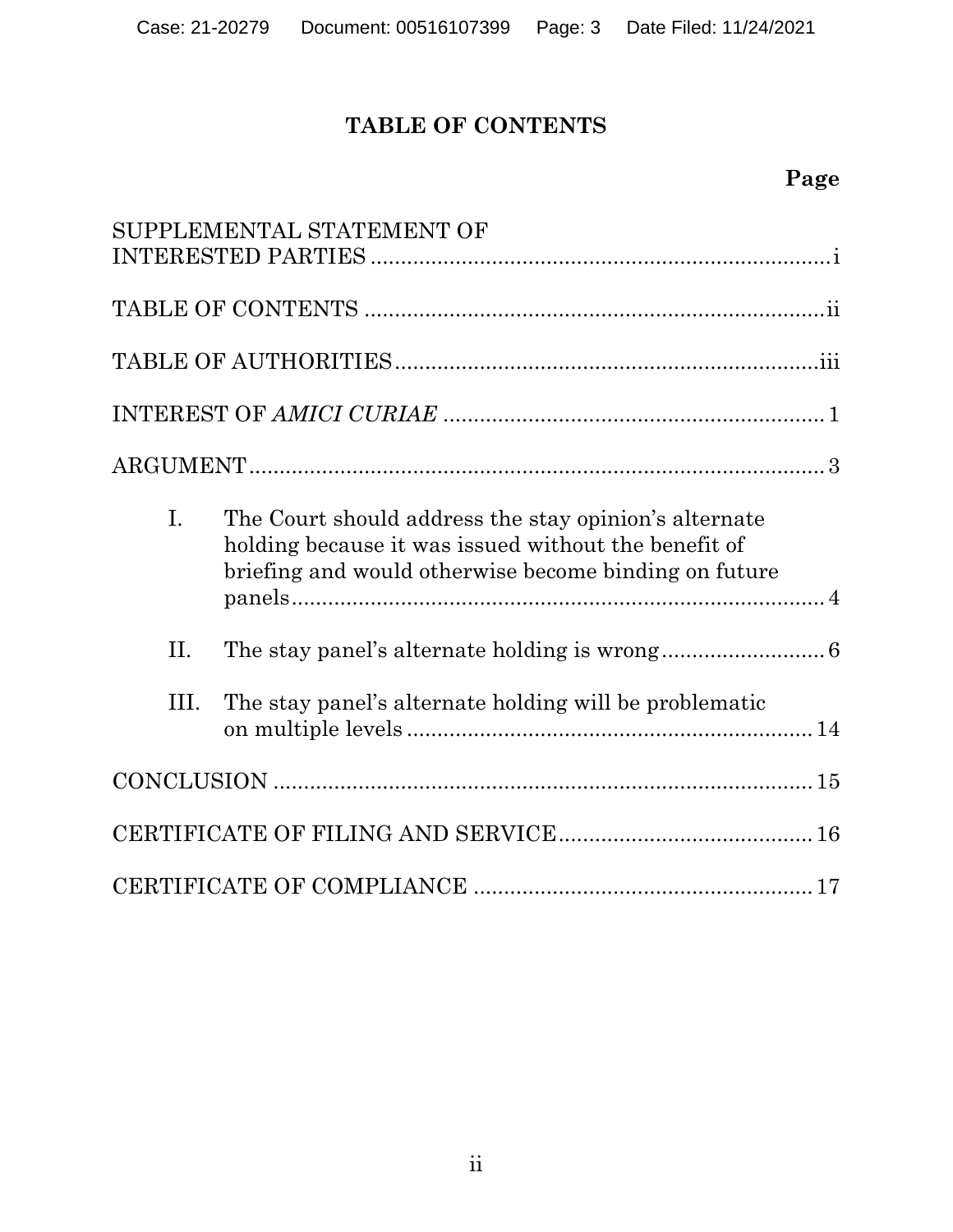## **TABLE OF AUTHORITIES**

## **Page(s)**

## **CASES**

| Aguilar v. Texas Department of Criminal Justice,     |  |
|------------------------------------------------------|--|
| Armstrong v. Turner Indus., Inc.,                    |  |
| Cimino v. Raymark Indus., Inc.,                      |  |
| Edelman v. Jordan,                                   |  |
| Ex parte Young,                                      |  |
| Franklin v. Gwinnett Cty. Pub. Schs.,                |  |
| Freedom from Religion Found., Inc. v. Mack,          |  |
| Free Enter. Fund v. Pub. Co. Acct. Oversight Bd.,    |  |
| Green Valley Special Util. Dist. v. City of Schertz, |  |
| Hines v. Qullivan,                                   |  |
| Muscogee (Creek) Nation v. Okla. Tax Comm'n,         |  |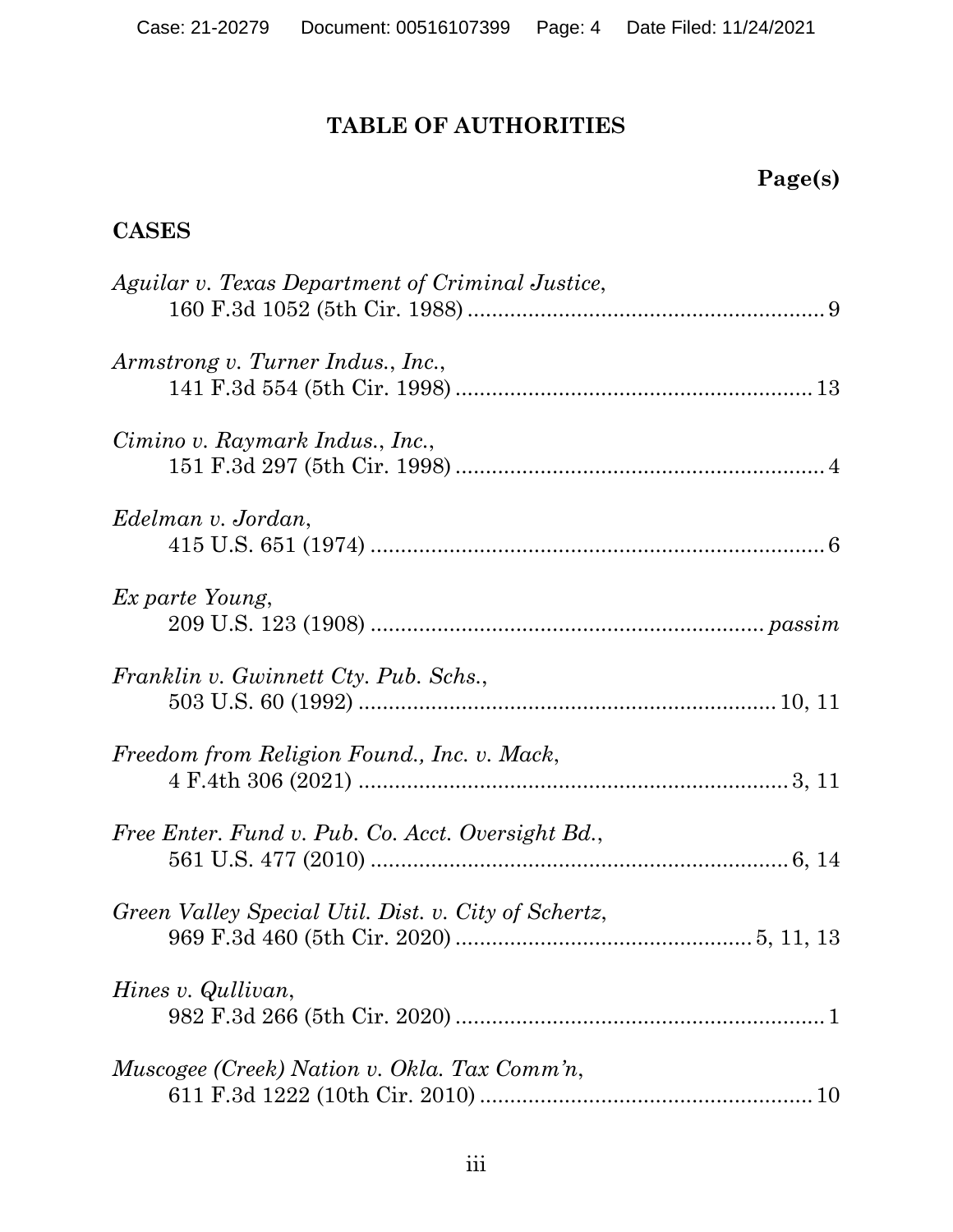| Negrón-Almeda v. Santiago,                   |
|----------------------------------------------|
| NiGen Biotech, L.L.C. v. Paxton,             |
| PDK Labs. Inc. v. U.S. DEA,                  |
| Quern v. Jordan,                             |
| Ramos-Portillo v. Barr,                      |
| St. Joseph Abbey v. Castille,                |
| Va. Off. for Prot. & Advoc. v. Stewart,      |
| Veasey v. Abbott,                            |
| <i>Westside Mothers v. Haveman,</i>          |
| <i>Williams v. Reeves,</i>                   |
| Will v. Michigan Department of State Police, |
| Wu v. Thomas,                                |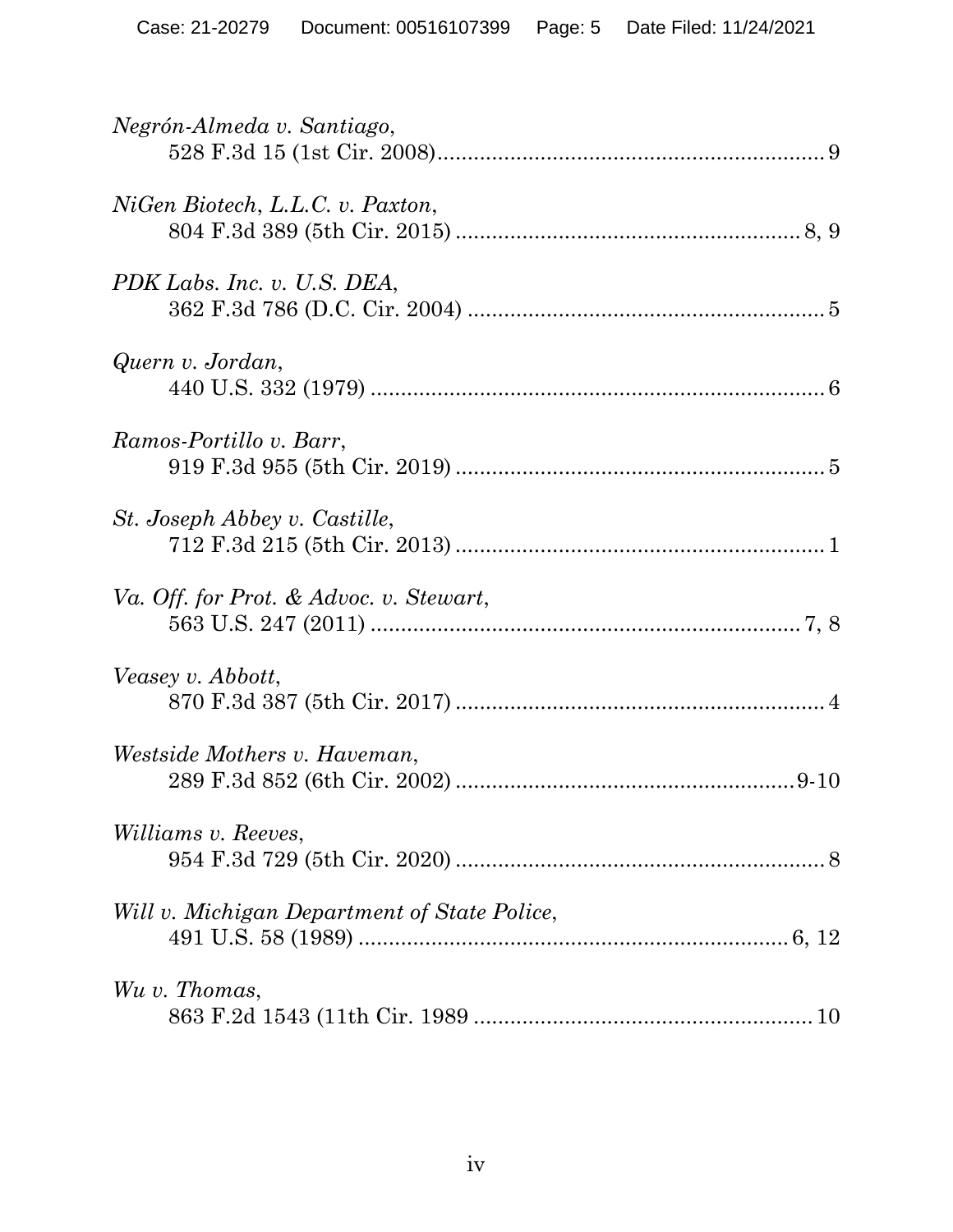## **STATUTES**

| <b>OTHER AUTHORITY</b> |  |
|------------------------|--|
|                        |  |
| <b>RULE</b>            |  |
|                        |  |
|                        |  |

| Civil Rights Attorney's Fees Awards Act of 1976, |  |
|--------------------------------------------------|--|
|                                                  |  |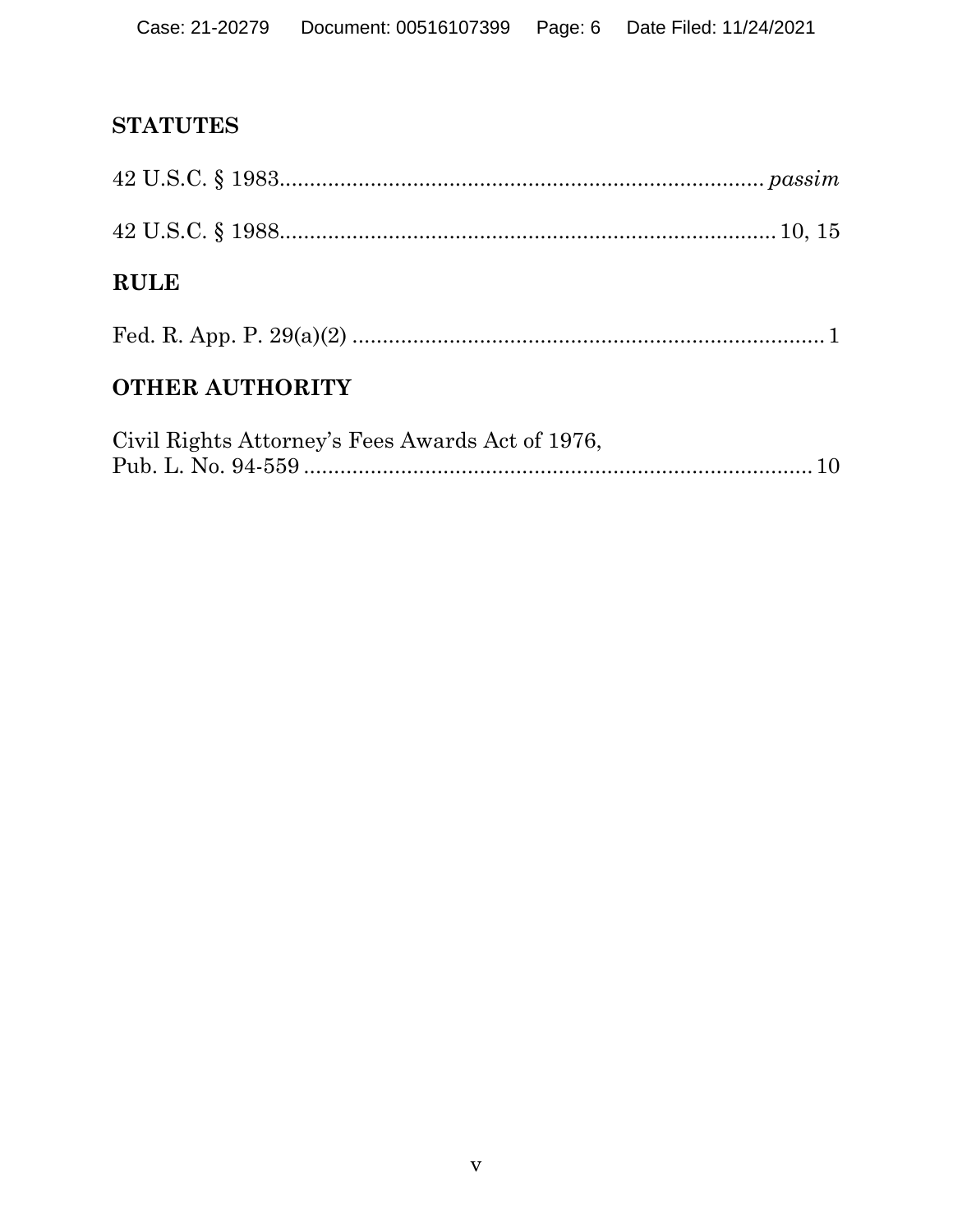#### **INTEREST OF** *AMICI CURIAE*[1](#page-6-0)

Founded in 1991, the Institute for Justice (IJ) is a nonprofit, publicinterest legal center dedicated to defending the essential foundations of a free society: private property rights, economic and educational liberty, and the free exchange of ideas. To protect these essential liberties, IJ files lawsuits challenging unconstitutional government actions, frequently suing state officials in their official capacity under 42 U.S.C. § 1983 to seek forward-looking relief. *See*, *e.g.*, *Hines v. Qullivan*, 982 F.3d 266 (5th Cir. 2020); *St. Joseph Abbey v. Castille*, 712 F.3d 215 (5th Cir. 2013).

The Foundation for Individual Rights in Education (FIRE) is a nonpartisan, nonprofit organization dedicated to protecting the civil liberties of students and faculty members at our nation's institutions of higher education. These rights include freedom of speech, freedom of press, freedom of assembly, due process, academic freedom, legal equality, and freedom of conscience. FIRE litigates on a *pro bono* basis to protect these rights in the federal courts under 42 U.S.C. § 1983. In

<span id="page-6-0"></span><sup>1</sup> Pursuant to FRAP 29(a)(2), counsel for amici states that counsel for all parties have consented to the filing of this brief. No party or party's counsel authored this brief in whole or in part, and no party or party's counsel contributed money that was intended to fund preparing or submitting this brief. No person—other than the amicus or their counsel—contributed money that was intended to fund preparing or submitting this brief.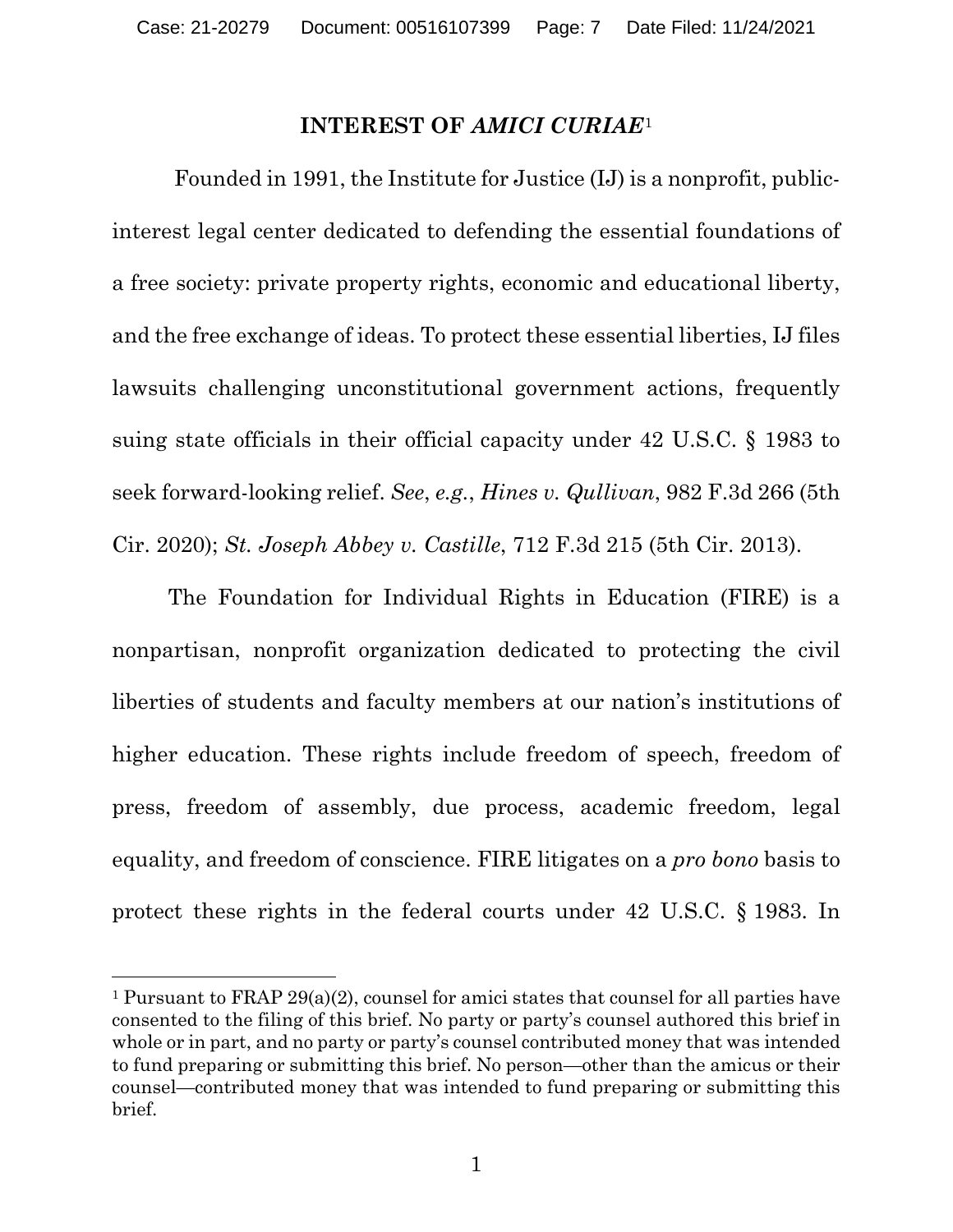addition to its own litigation, FIRE maintains a volunteer Legal Network and operates a Faculty Legal Defense Fund, providing *pro bono* representation to students and faculty from participating attorneys. FIRE and its allied attorneys rely on Section 1983 to sue state officials in both their individual and official capacities to vindicate student and faculty rights and to deter and remedy unconstitutional government actions on public campuses nationwide.

*Amici* therefore have a shared interest in maintaining this Court's longstanding, legally correct approach to § 1983 suits against state officials in their official capacities. That approach is threatened by the alternate holding of the initial panel opinion granting a stay in this matter. Because that alternate holding was issued without the benefit of briefing from the parties, is inconsistent with longstanding case law, and would hamper civil rights enforcement, *Amici* submit this brief to urge the merits panel to reevaluate and reject the new rule proposed by the stay opinion.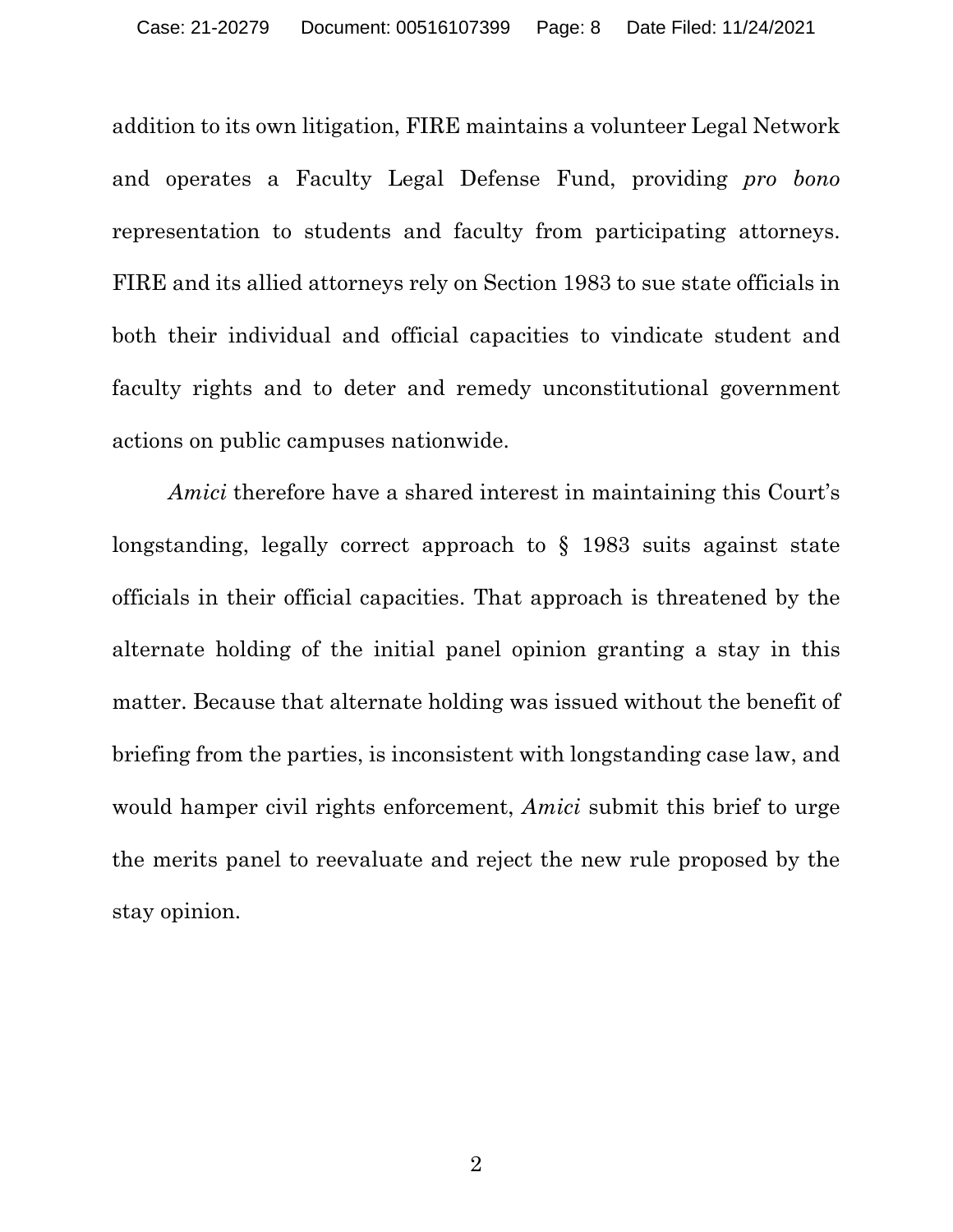#### **ARGUMENT**

In granting a stay of the district court's injunction, a panel of this Court held (in the alternative) that plaintiffs' claims are likely to fail because equitable suits against state officials *cannot* arise under 42 U.S.C. § 1983 and "the *only* way to bring an official-capacity claim against an officer of the State is to do so under the equitable cause of action recognized in *Ex parte Young*, 209 U.S. 123 (1908)." *Freedom from Religion Found., Inc. v. Mack*, 4 F.4th 306, 311 (2021) (emphasis added).

The parties did not brief or invite that issue, which was unnecessary for the motions panel to reach. Moreover, the stay opinion's treatment of § 1983 is novel and wrong. The merits panel should expressly reject it before it disrupts constitutional rights enforcement in this Circuit.

*First*, the panel should expressly address the stay opinion's alternate holding. That holding is not binding on the merits panel in this case, but it would be binding on future panels of this Court if left in place.

*Second*, the panel should reject the motion panels holding because it wrongly conflates § 1983, which creates a cause of action for constitutional violations, with *Ex parte Young*, which holds that

3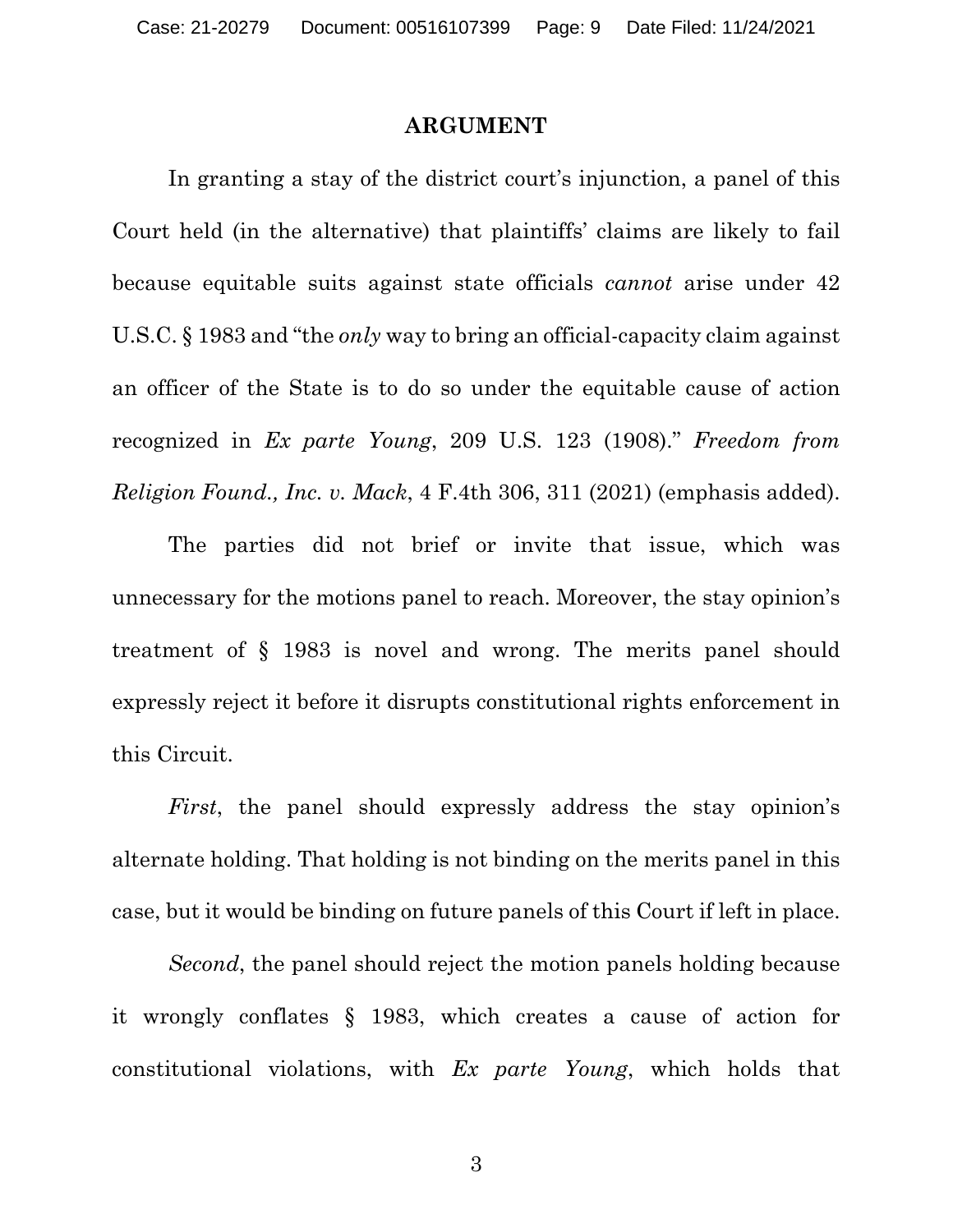sovereign immunity does not prevent courts from issuing equitable remedies against state officials who violate the Constitution. Congress, the courts, and litigants have long recognized that the two work in tandem—the statute supplies a cause of action, while *Ex parte Young* provides an exception to the general sovereign-immunity bar. The stay opinion's conclusion to the contrary incorrectly departs from that precedent.

*Third*, it is important to reject the stay opinion's alternate holding because leaving it in place would upend § 1983 litigation in this Court and undermine the longstanding Congressional policy choice to enable and incentivize the enforcement of constitutional rights.

**I. The Court should address the stay opinion's alternate holding because it was issued without the benefit of briefing and would otherwise become binding on future panels.** 

Left unexamined, the stay opinion's holding will become Fifth Circuit law, which will allow an error to propagate. The merits panel need not follow the stay opinion's legal conclusions. *Veasey v. Abbott*, 870 F.3d 387, 392 (5th Cir. 2017); *Cimino v. Raymark Indus.*, *Inc.*, 151 F.3d 297, 311 n.26 (5th Cir. 1998). But future panels must treat it as binding.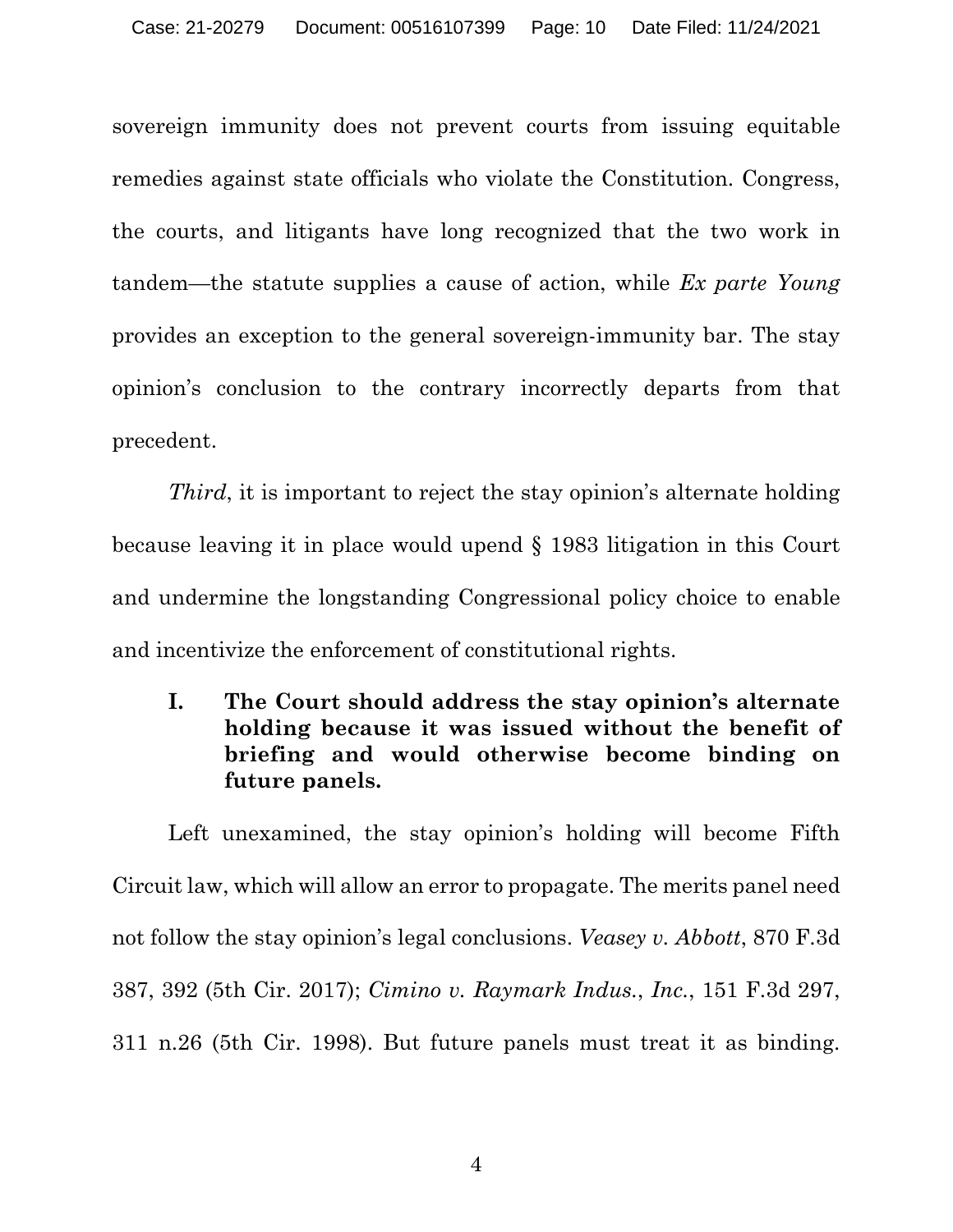*Ramos-Portillo v. Barr*, 919 F.3d 955, 962 n.5 (5th Cir. 2019). Thus, if left in place, the stay opinion's ruling would be the law in the Fifth Circuit.

Jurisprudential considerations favor reviewing (and rejecting) the alternative holding because the issue was not pressed or briefed by either party. *See Green Valley Special Util. Dist. v. City of Schertz*, 969 F.3d 460, 493 (5th Cir. 2020) (en banc) (Elrod, J., concurring) ("[W]e must be careful when, without the benefit of adversarial briefing from the parties, we worry over hundred-year-old Supreme Court precedent that the parties have not challenged."). Moreover, as a secondary or tertiary reason for rejecting a stay, it was unnecessary for the motions panel to reach that issue. And since it was "not necessary to decide" that issue, it was "necessary not to decide" it. *PDK Labs. Inc. v. U.S. DEA*, 362 F.3d 786, 799 (D.C. Cir. 2004) (Roberts, J., concurring).

Now, however, because of the motions panel's published opinion, it *is* necessary to reach that issue. Otherwise, an un-litigated but highstakes rule could become binding law in this Circuit and chill the enforcement of constitutional rights.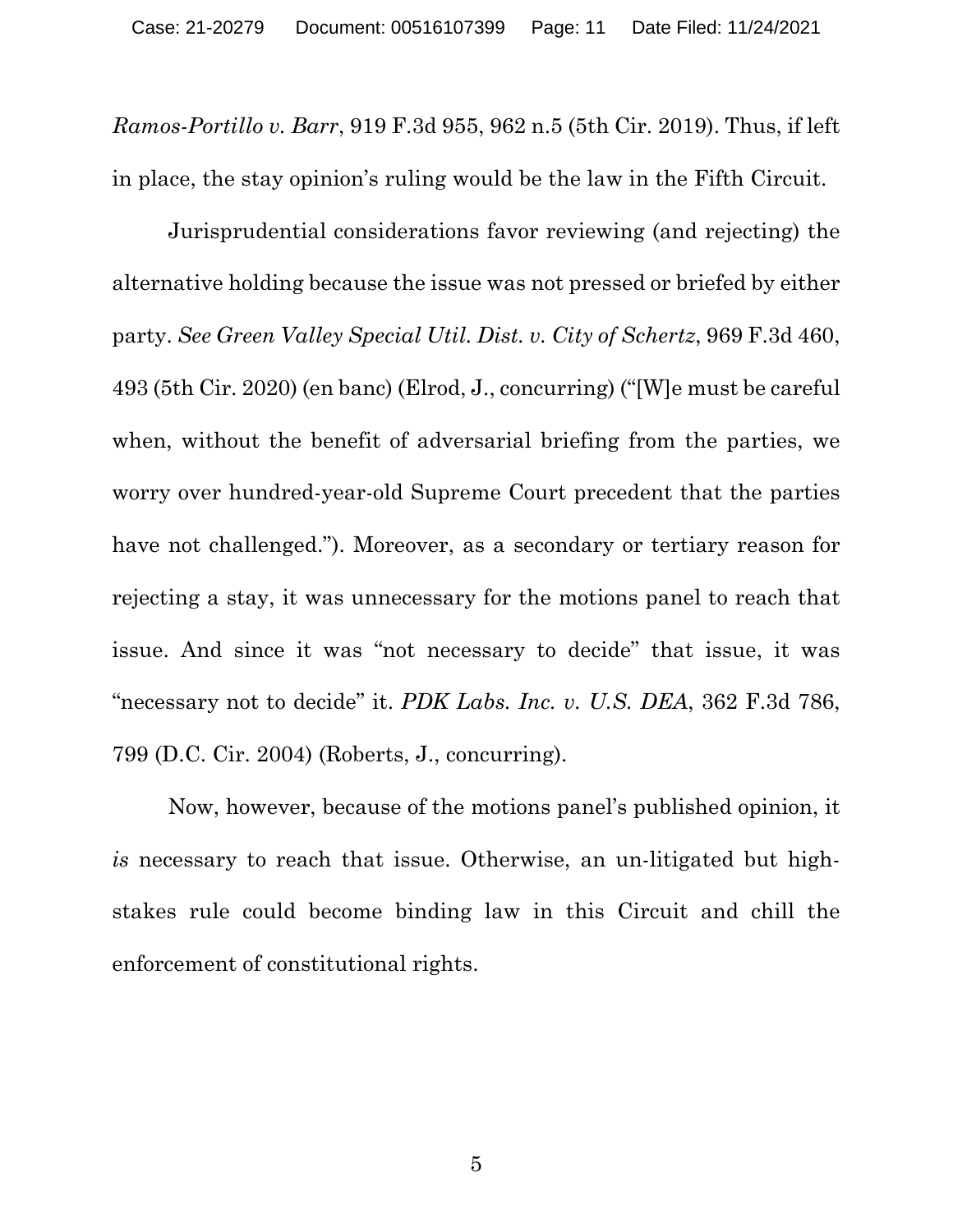#### **II. The stay panel's alternate holding is wrong.**

The various § 1983 stakeholders, from the courts to Congress to litigants, have long recognized that suits against state officials in their official capacities may be brought under § 1983.

In *Will v. Michigan Department of State Police*, for example, the Supreme Court held that "a state official in his or her official capacity, when sued for injunctive relief, would be a [suable] person under § 1983 because 'official-capacity actions for prospective relief are not treated as actions against the State.'" 491 U.S. 58, 71 n.10 (1989) (citing, *inter alia*, *Ex parte Young*). *Accord Quern v. Jordan*, 440 U.S. 332, 338 (1979) ("[W]e held in *Edelman* [*v. Jordan*, 415 U.S. 651 (1974)] that in a 42 U.S.C. § 1983 action a federal court's remedial power, consistent with the Eleventh Amendment, is necessarily limited to prospective injunctive relief") (cleaned up). That view is in keeping with the Supreme Court's longstanding recognition that (absent some statutory prohibition) the federal courts generally have jurisdiction to use their equitable powers to restrain unconstitutional government actions. *See Free Enter. Fund v. Pub. Co. Acct. Oversight Bd.*, 561 U.S. 477, 491 n.2 (2010) (collecting cases).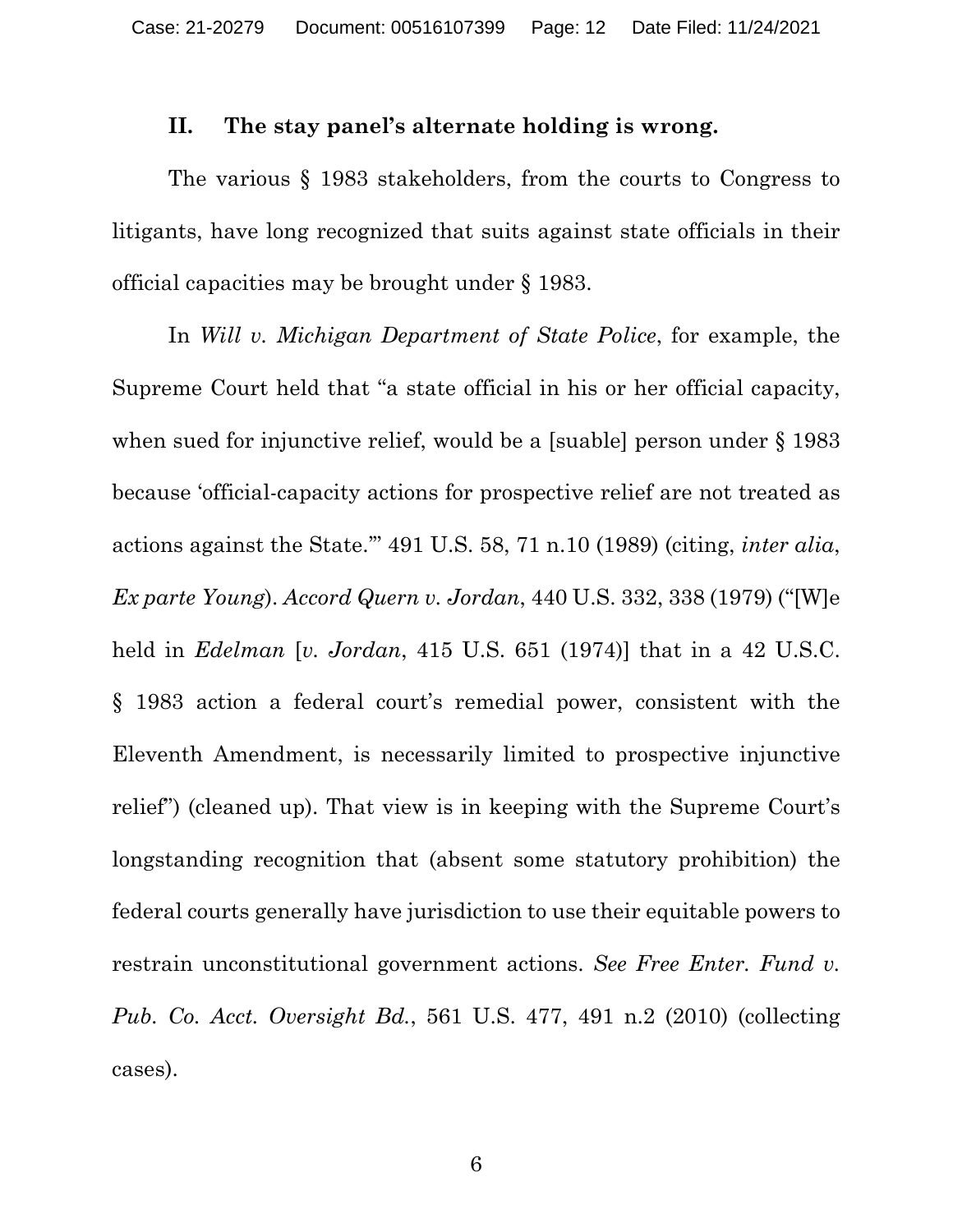*Ex parte Young* works in tandem with § 1983 but operates on the sovereign immunity level. That case began when Edward Young, Minnesota's attorney general, violated a federal injunction and was held in contempt by the district court. Young filed a habeas action directly in the Supreme Court and "challenged his confinement by arguing that Minnesota's sovereign immunity deprived the federal court of jurisdiction to enjoin him from performing his official duties." *Va. Off. for Prot. & Advoc. v. Stewart*, 563 U.S. 247, 254 (2011) (Scalia, J.) ("*VOPA*"). The *Ex parte Young* Court "disagreed"; "because an unconstitutional legislative enactment is 'void,' a state official who enforces that law 'comes into conflict with the superior authority of [the] Constitution,' and therefore 'is stripped of his official or representative character and is subjected in his person to the consequences of his individual conduct.'" *VOPA*, 563 U.S. at 254 (quoting *Ex parte Young*). In essence, "when a federal court commands a state official to do nothing more than refrain from violating federal law, he is not the State for sovereign-immunity purposes." *Id*. at 255.

Rather than recognizing a cause of action, then, the *Ex parte Young* Court simply "established an important limit on the sovereign-immunity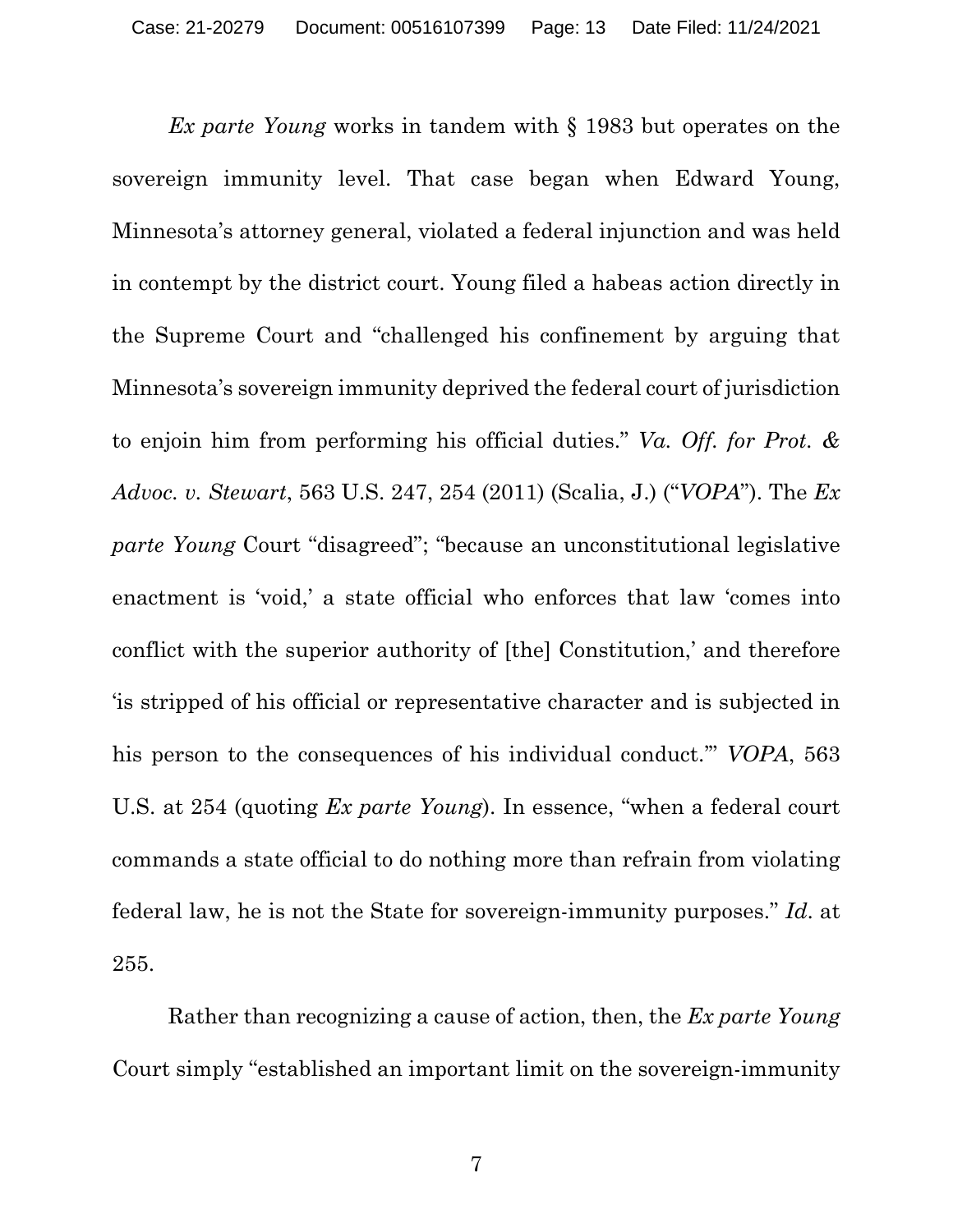principle." *Id*. at 254. As this Court has put it before, *Ex parte Young* adopted a "legal fiction, the premise that a state official is 'not the State for sovereign-immunity purposes' when 'a federal court commands [him or her] to do nothing more than refrain from violating federal law.'" *Williams v. Reeves*, 954 F.3d 729, 736 (5th Cir. 2020) (quoting *VOPA*, *supra*) (cleaned up).

This Court's prior decisions reflect the traditional understanding of the relationship between § 1983, which provides the cause of action, and *Ex parte Young*, which enables the cause of action to proceed in federal court despite the state's sovereign immunity. For instance, *NiGen Biotech*, *L.L.C. v. Paxton*, 804 F.3d 389, 394 (5th Cir. 2015), involved a dietary supplement maker's pre-enforcement challenge to a looming enforcement action by Texas's attorney general. The Court summarized the landscape as follows: The states retain their sovereign immunity from suit in federal court unless they waive it "or Congress has clearly abrogated it," and "§ 1983 does not abrogate state sovereign immunity." *Id.* at 393–94. But that limitation in § 1983 is no bar to a federal preenforcement case because a "suit is not 'against' a state . . . when it seeks prospective, injunctive relief from a state actor based on an alleged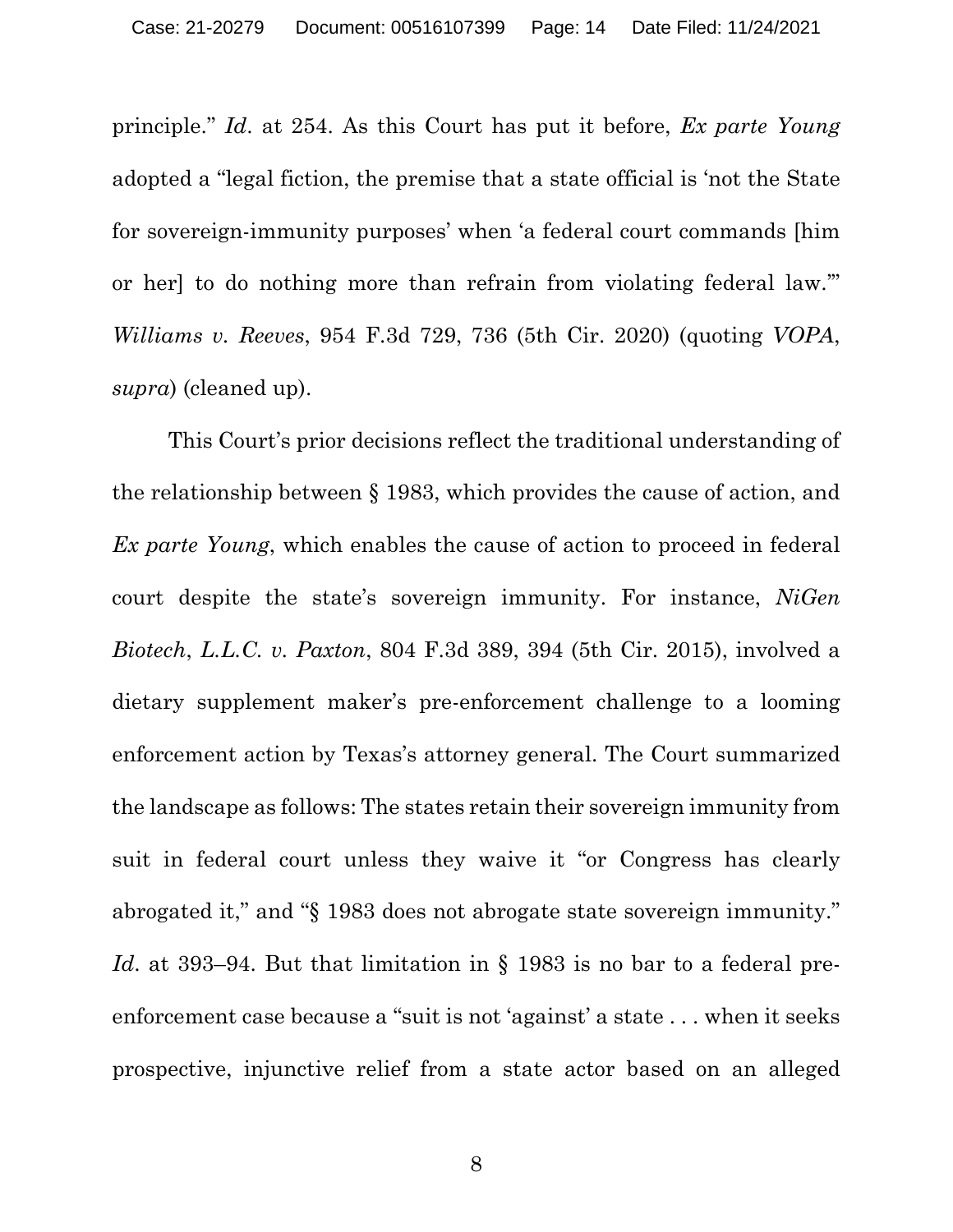ongoing violation of the federal constitution." *Id*. at 394 (cleaned up). "Under the doctrine articulated in *Ex parte Young*," such a state official is "stripped of his official clothing and becomes a private person subject to suit." *Id*. The *NiGen* opinion specifically turned away questions over "this court's subject matter jurisdiction" because "all of NiGen's claims except for tortious interference are brought under 1983, a federal statute, and allegedly arise under the U.S. Constitution." *Id*. at 395.

To take another example, in *Aguilar v. Texas Department of Criminal Justice*, 160 F.3d 1052, 1054 (5th Cir. 1988), the Court held that the "Eleventh Amendment bars claims against a state brought pursuant to 42 U.S.C. § 1983," unless the "*Ex parte Young* exception" applies because the suit is "brought against individual persons in their official capacities" seeking prospective equitable relief.

Cases from the other federal courts likewise recognize the traditional interaction between § 1983 and *Ex parte Young*'s sovereign immunity exception. *See*, *e.g.*, *Negrón-Almeda v. Santiago*, 528 F.3d 15, 24–25 (1st Cir. 2008) (rejecting plaintiffs' theory that *Ex parte Young* recognized a "separate (implicit) cause of action" distinct from § 1983); *Westside Mothers v. Haveman*, 289 F.3d 852, 860–62 (6th Cir. 2002) (first

9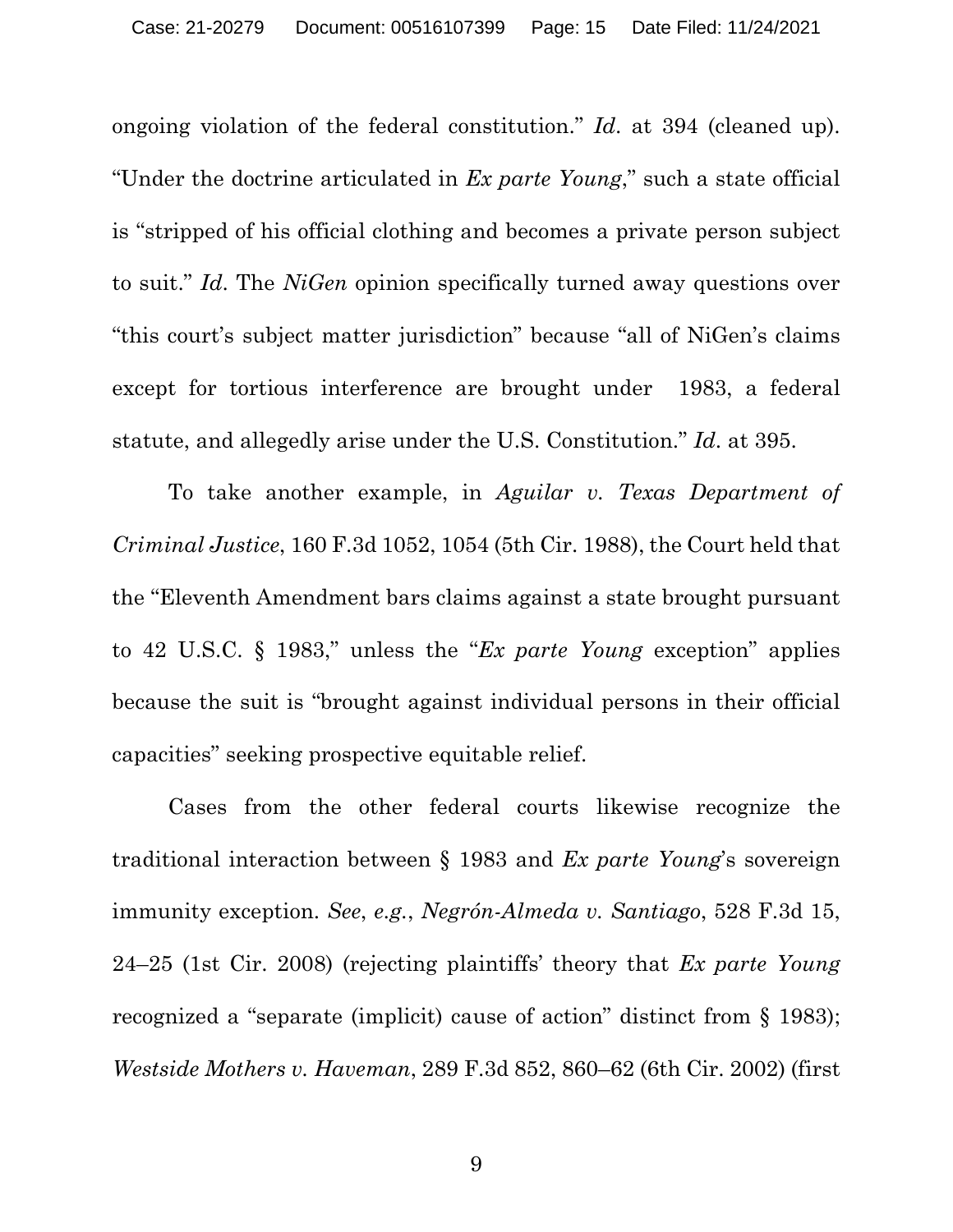concluding that sovereign immunity did not bar plaintiffs' suit because *Ex parte Young* applied, and then evaluating whether plaintiffs had a substantive "private right of action under § 1983"); *Muscogee (Creek) Nation v. Okla. Tax Comm'n*, 611 F.3d 1222, 1233 (10th Cir. 2010) (similar); *Wu v. Thomas*, 863 F.2d 1543, 1550 (11th Cir. 1989) (explaining that the "eleventh amendment continues to be an obstacle to actions brought under 42 U.S.C. § 1983" except where the *Ex parte Young* legal fiction applies).

Congress shares the same understanding that § 1983, not *Ex parte Young*, provides the substantive cause of action. Under the Civil Rights Attorney's Fees Awards Act of 1976, Pub. L. No. 94-559, successful plaintiffs in various types of civil rights cases may seek prevailing-party fees. Congress, to encourage civil rights enforcement, specified that fees would be available for § 1983 cases but did not specify that fees would be available for cases brought under *Ex parte Young*. *See* 42 U.S.C. § 1988. The most natural explanation for that drafting choice is that Congress, like the courts, understood that § 1983 is the operative cause of action for prospective equitable actions against state officials. *Cf*. *Franklin v. Gwinnett Cty. Pub. Schs.*, 503 U.S. 60, 72 (1992) (looking to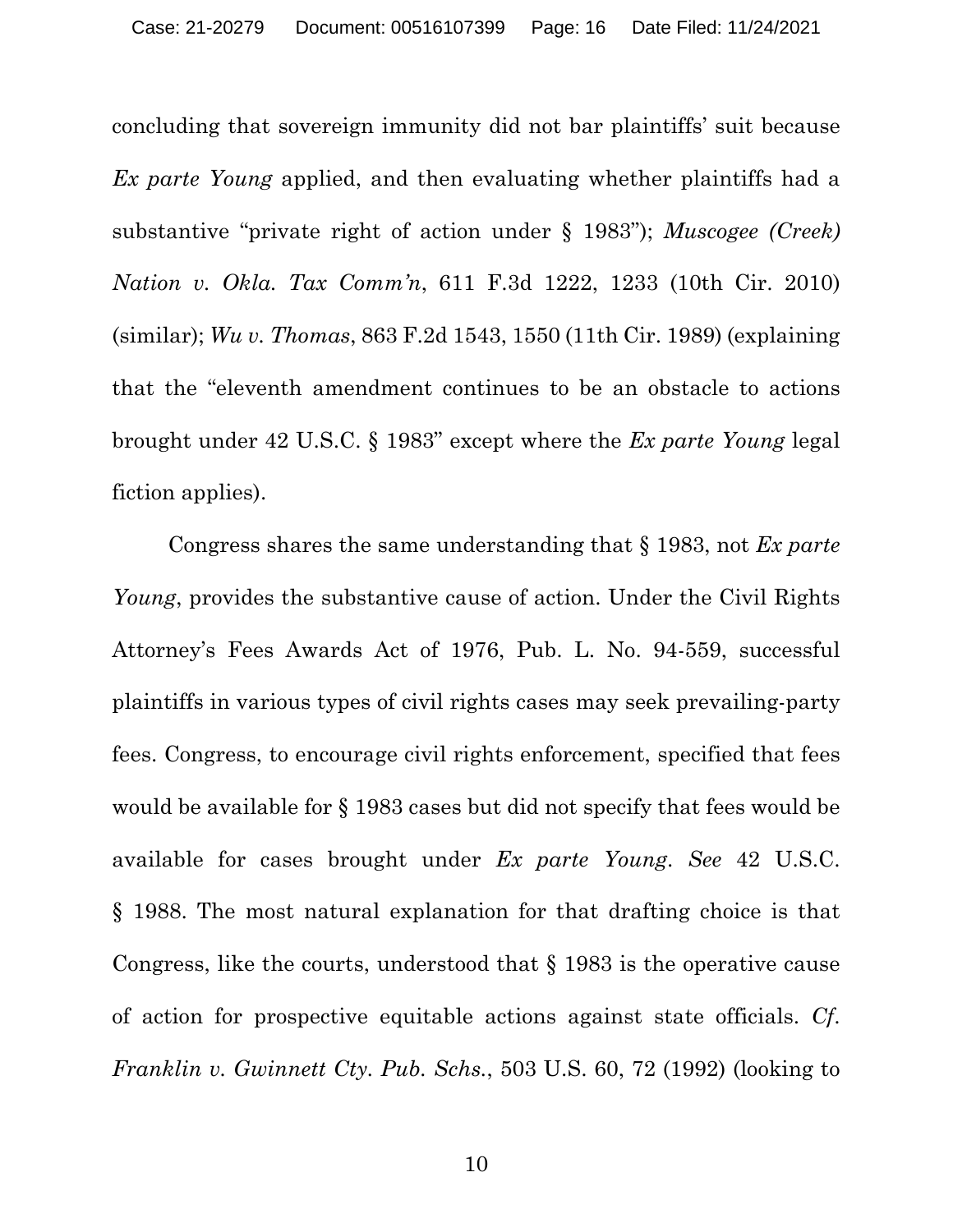Congress's treatment of various civil rights acts to "validat[e]" the judicial understanding of those states); *accord id.* at 78 (Scalia, J.) (concurring on similar grounds).

Lastly, litigants—including repeat players on both sides of the "v."—share the same understanding. It is customary in cases against state officials to plead § 1983 (not *Ex parte Young*) as the operative cause of action. And despite the customary hard-fought battles about standing, ripeness, and various threshold justiciability issues, *Amici* are unaware of serious 12(b)(6) challenges to the fundamental cause of action itself.

Despite that shared understanding, the stay opinion concluded that "the only way to bring an official-capacity claim against an officer of the State is to do so under the equitable cause of action recognized in *Ex parte Young*." 4 F.4th at 311. A claim under § 1983, by contrast, would be "dismissible." *Id*. That conclusion rested on Judge Oldham's concurrence in *Green Valley Special Utility District v. City of Schertz*, 969 F.3d 460, 496 (5th Cir. 2020) (en banc) (Oldham, J., concurring).

But even accepting the *Green Valley* concurrence as correct, nothing in that opinion commands the stay opinion's conclusion with respect to § 1983. The *Green Valley* concurrence concluded only that *Ex parte Young*

11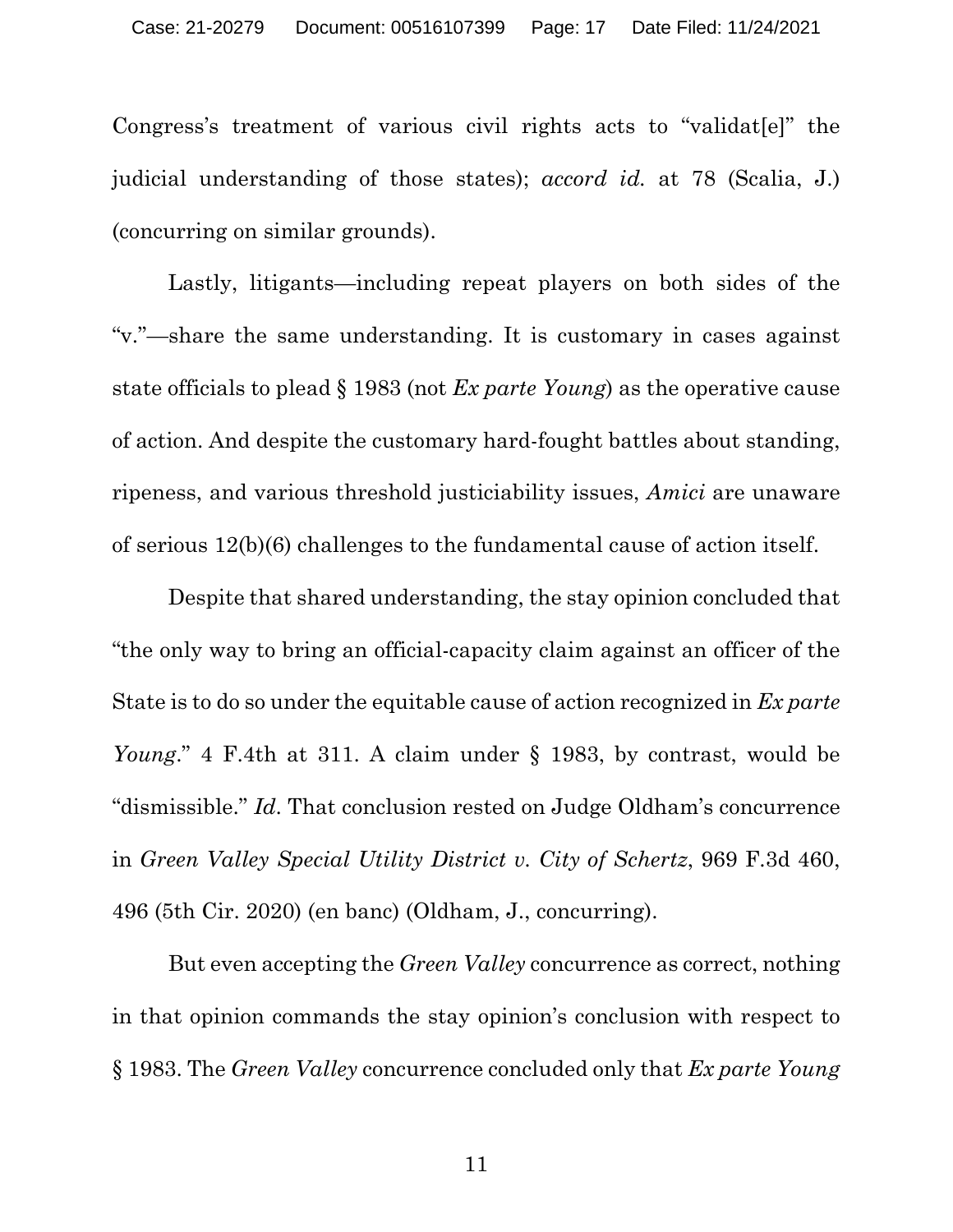recognized an equitable cause of action to enjoin state officials, not that Congress did not pass a statutory one. In relevant part, the concurrence emphasized *Ex parte Young*'s statements that "the question of sufficiency of rates is important and controlling; and, being of a judicial nature, it ought to be settled at the earliest moment by some court," and "when a Federal court first obtains jurisdiction it ought, on general principles of jurisprudence, to be permitted to finish the inquiry and make a conclusive judgment, to the exclusion of all other courts." 969 F.3d at 496 (quoting 209 U.S. at 166) (cleaned up). From that, the concurrence concluded that "[i]n other words, a federal cause of action was available to seek equitable relief against state officers." *Id*.

The stay opinion took things further and essentially held that the *Ex parte Young* cause of action somehow precluded a cause of action under § 1983. But that does not follow. Even if *Ex parte Young* recognized a new equitable cause of action (which is debatable), it would not mean that § 1983 does not provide a separate cause of action; the two would not be mutually exclusive. *Cf. Will*, 491 U.S. at 66 (explaining that "the scope of the Eleventh Amendment and the scope of § 1983 are [] separate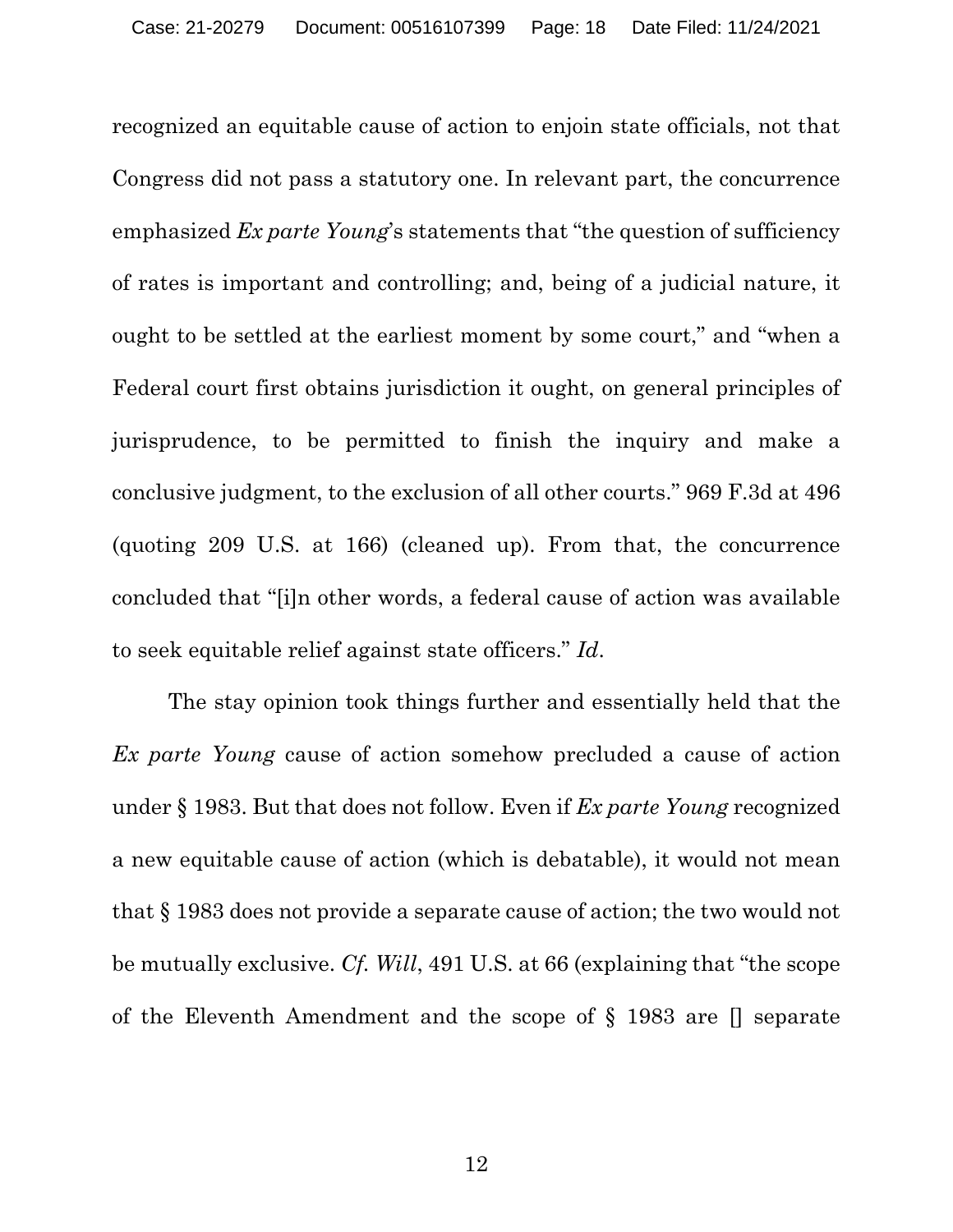issues"). And as explained above, the motion panels treatment of § 1983 diverges from precedent and Congressional design.

Stepping back a bit in the analysis, there are also reasons to be circumspect about the stay opinion's underlying view of *Ex parte Young*. The Supreme Court's language in *Ex parte Young* does not necessarily speak in terms of recognizing a new cause of action. As Judge Oldham's *Green Valley* concurrence observed, on the view that the Court *was* recognizing a cause of action, "[i]t's unclear how the *Young* Court reached the conclusion that a freestanding federal equity cause of action existed." 969 F.3d 496 n.3.

Perhaps it is unclear because *Ex parte Young* did not reach that conclusion after all. A more parsimonious explanation of the decision might be that the Court was not recognizing a cause of action but was instead explaining why there were no adequate legal remedies, which would have made equitable remedies unavailable. *See* 209 U.S. at 163– 66 (rejecting the assertion that there was a "plain and adequate remedy at law" which would mean that "equity, therefore, has no jurisdiction in such a case"). *Cf*. *Armstrong v. Turner Indus.*, *Inc.*, 141 F.3d 554, 559 (5th Cir. 1998) (recognizing that "the 'cause of action' inquiry is distinct from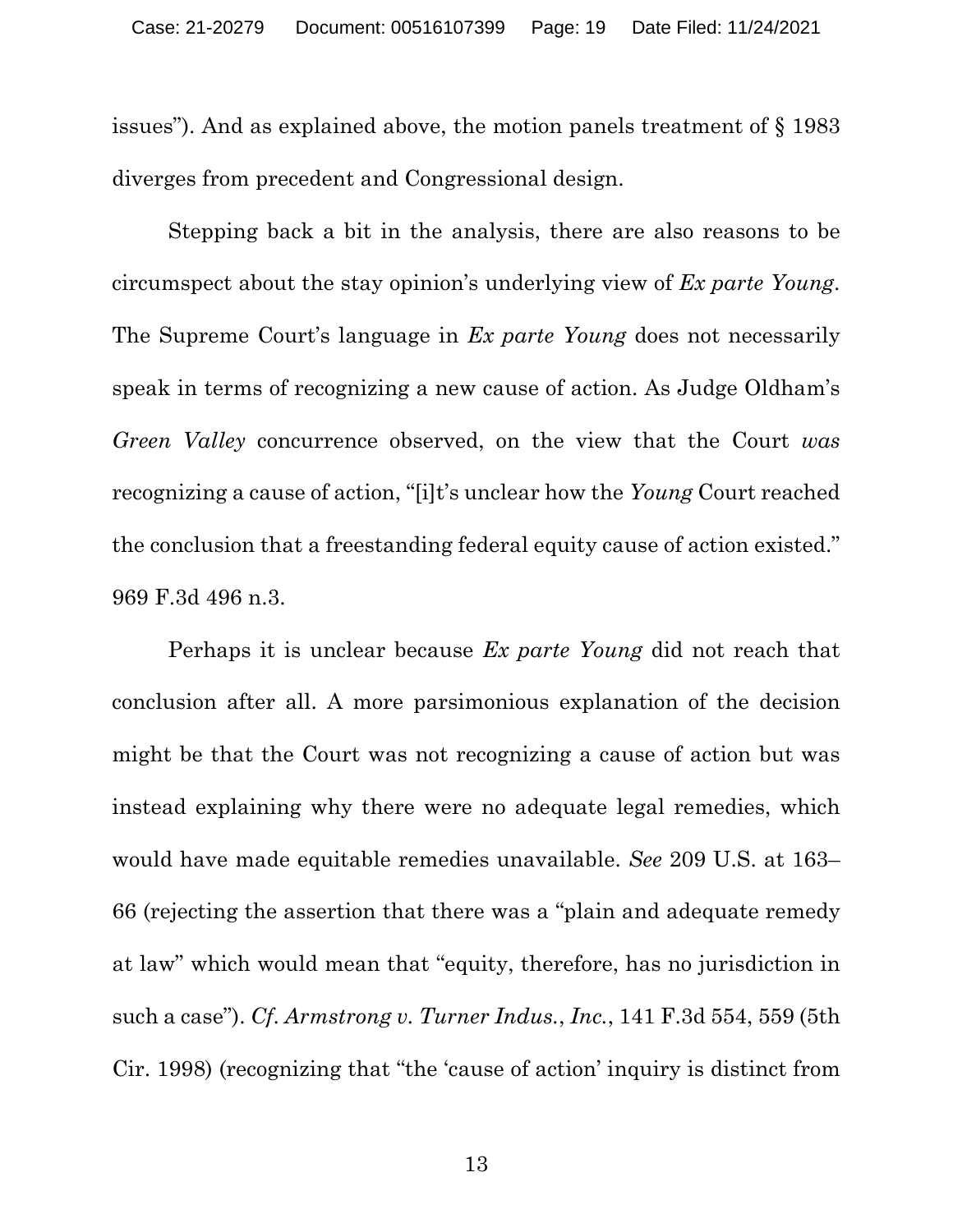the 'remedies' question"); *accord Free Enter. Fund*, 561 at 491 n.2 (noting general availability of equitable remedies to restrain unconstitutional action).

In any event, the merits panel need not divine *Ex parte Young*'s meaning to resolve this case. Here, it is enough to accept that these claims were brought under § 1983, which this Court and others have long recognized is an appropriate vehicle for bringing them. To the extent the motions panel ruled otherwise, it erred. The merits panel should reject the stay opinion's holding and (re)align Fifth Circuit law with the traditional view.

#### **III. The stay panel's alternate holding will be problematic on multiple levels.**

The stay panel's alternative holding is not academic—it will have significant practical and doctrinal consequences for the courts, litigants, and citizens.

*First*, in the experience of *Amici*, it is rare for litigants to plead under *Ex parte Young*, meaning that pending cases in various stages of progress may need to be re-pleaded or will face new jurisdictional problems.

14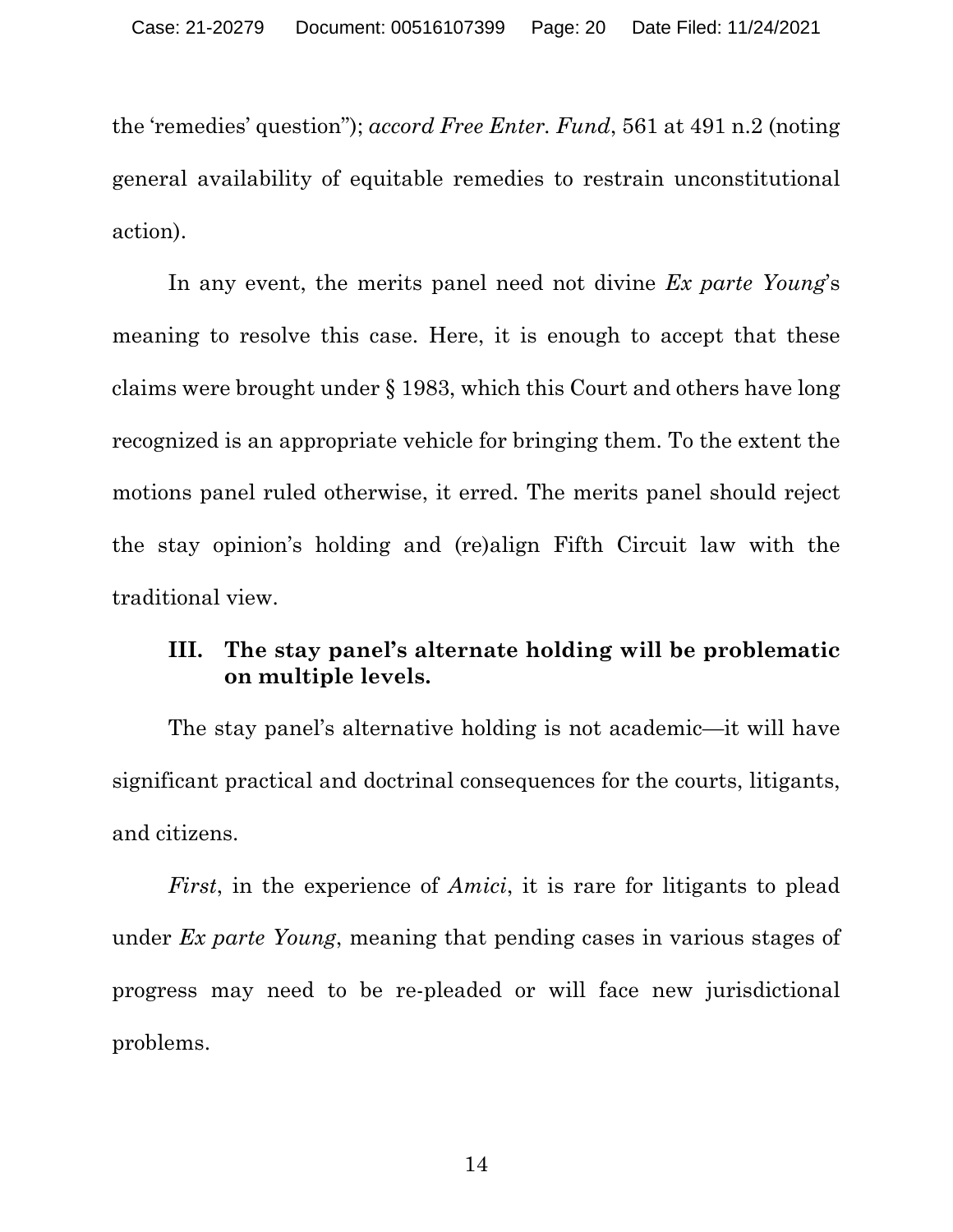*Second*, limiting the application of § 1983—and thus § 1988—will impede Congress's policy choice to incentivize civil rights litigation, which will upend settled expectations in the short run and lead to underenforcement of the Constitution .

*Third*, this Circuit's law will (needlessly) diverge from the law of other courts—from the Supreme Court to other circuits.

All of those consequences can be avoided by adhering to the traditional view of § 1983, as *Amici* urge the Court to do.

#### **CONCLUSION**

For these reasons, the merits panel should expressly reject the stay opinion's alternate holding that an action premised on *Ex parte Young* cannot be brought under § 1983.

*/s/ Aaron K. Block*

Aaron K. Block THE BLOCK FIRM LLC 309 East Paces Ferry Road NE Suite 400 Atlanta, Georgia 30305 (404) 497-8419 aaron@blockfirmllc.com

*Counsel for Amici Curiae*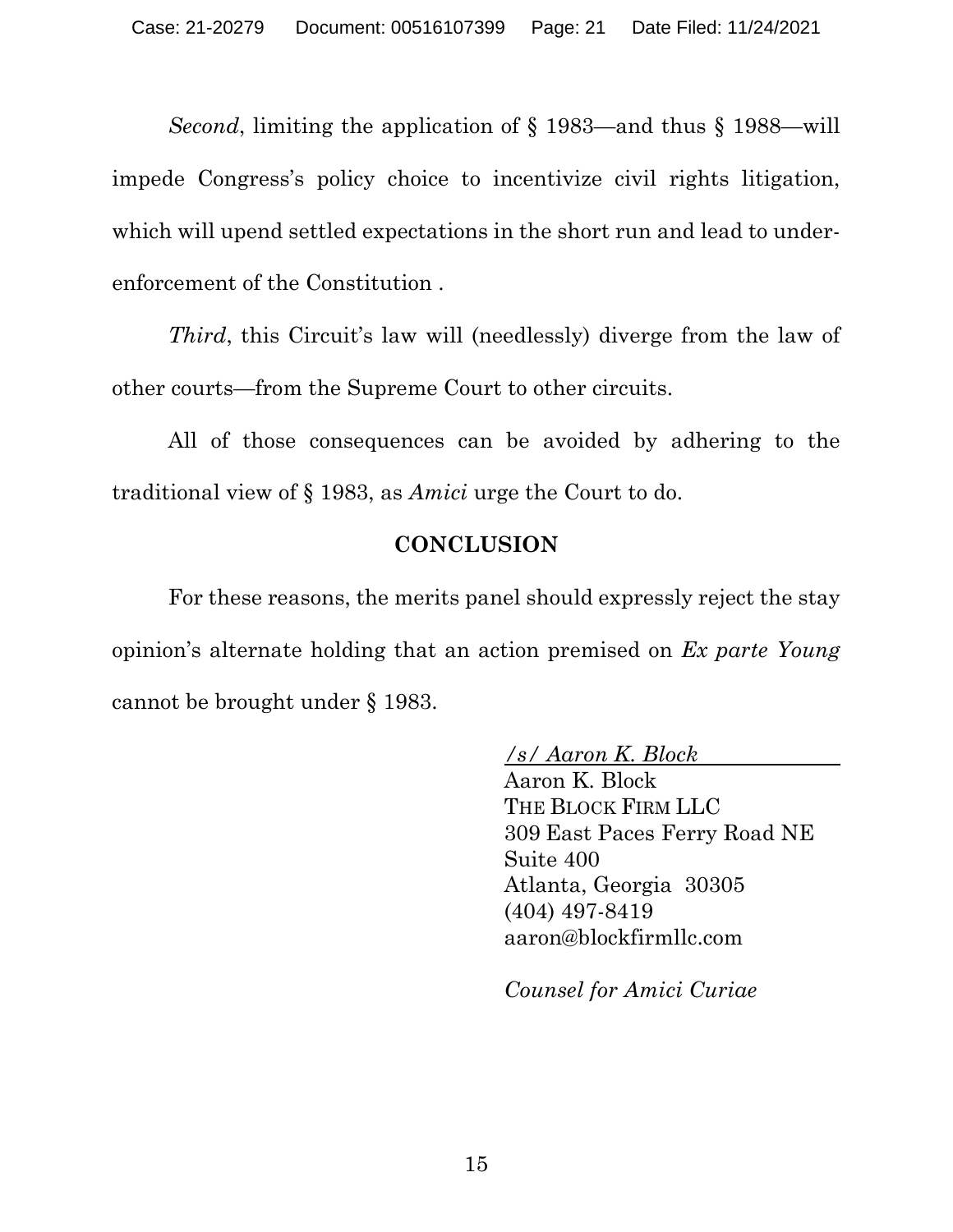#### **CERTIFICATE OF FILING AND SERVICE**

I hereby certify that on this 24th day of November, 2021, I caused this Brief of *Amici Curiae* to be filed electronically with the Clerk of the Court using the CM/ECF System, which will send notice of such filing to all registered CM/ECF users.

Upon acceptance by the Clerk of the Court of the electronically filed document, the required number of bound copies of the Brief of *Amicus Curiae* Institute for Justice in Support of Plaintiffs-Appellees will be filed with the Clerk of the Court

> /s/ Aaron K. Block *Counsel for Amici Curiae*